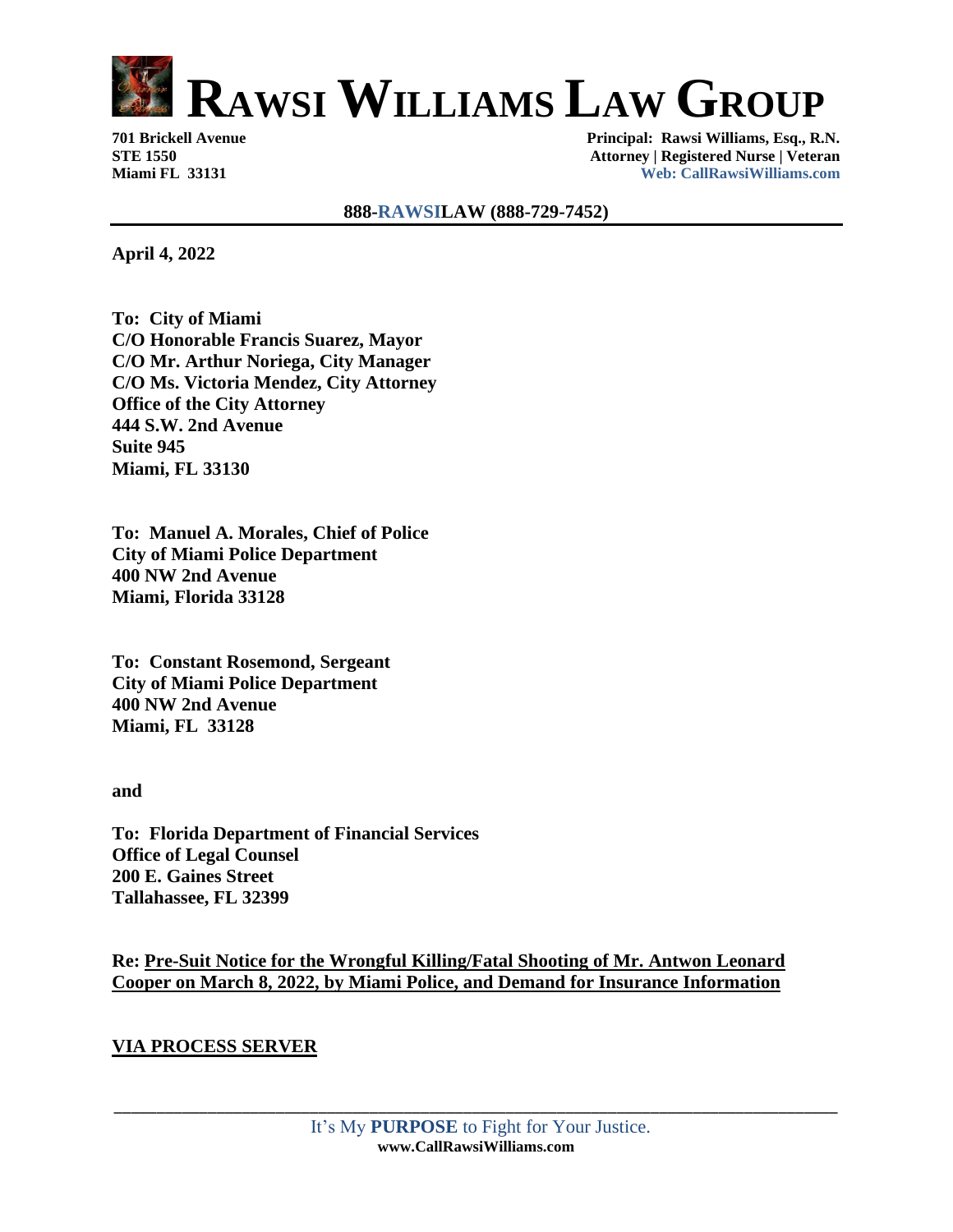

### **888-RAWSILAW (888-729-7452)**

Dear Madam/Sirs:

Please accept this notice of claim pursuant to Section 768.28(6), Florida Statutes, submitted on behalf of our clients Personal Representative Ms. Talisha Cooper, parents of decedent Mr. Antwon Cooper (Ms. Tilasha Cooper and Mr. Gerald L. Adams), and Estate of Mr. Antwon Leonard Cooper, wherein he was wrongfully killed via fatal shooting in the head on March 8, 2022, by Miami police. As required by the statutory provision, Mr. Cooper was born **000.** The Miami-Dade County, Florida, and his Social Security number is **There are no known .** There are no known prior adjudicated penalties, fines, fees, victim restitution fund, or other judgments owed by Mr. Cooper to the State or its agencies or subdivisions.

These claims arise out of, *inter alia*, 14th Amendment Equal Protection and 4<sup>th</sup> Amendment excessive force (via *42 U.S.C. 1983* as the enabling statute), and violation of state laws for the wrongful and unlawful killing and use of excessive force against unarmed African-American male Mr. Antwon L. Cooper by Miami police on March 8, 2022, in violation of Mr. Cooper's constitutional, state, and federal rights, intentionally without cause or legal provocation and without regard for human life, at the least.

On March 8, 2022, after a traffic stop initiated by another police officer at the stop sign adjacent/next to *Miami Northwestern Senior High School* located at 1100 NW 71st St, Miami, FL, 33150, the on-duty Sergeant drove onto the scene of that traffic stop and without cause or legal provocation killed Mr. Cooper by shooting him in the head. He shot him in the head at close range. That Sergeant was not wearing bodycam at the time of killing Mr. Cooper, but the officer who initiated the traffic stop under our investigation was wearing bodycam, and other nearby footage also shows the actions of the Sergeant from the time of his arrival wherein no other officers were present except the officer who initiated the traffic stop. Mr. Cooper was unarmed when the Sergeant killed him, and as the footage clearly shows, was only trying to pull away from the other Officer's grasp. Mr. Cooper didn't make it far because the officer who initiated the traffic stop was able to grab him. As the footage also clearly shows, at no time did Mr. Cooper pull or brandish a gun during this entire encounter, including not at the Officer who initiated the traffic stop or the Sergeant who shot him in the head and killed him. After the Sergeant shot Mr. Cooper, the officer who initiated the traffic stop called out "*shots fired*," and other responders to the scene administered aid, albeit too late because the Miami PD Sergeant had already killed him. Mr. Cooper was pronounced dead on the scene.

Throughout this encounter, Miami PD has continuously put out misleading if not false information, ever changing the location of the "*gun on the scene*" picture they keep showing in the media, from the gun was seen "*inside the car*" despite Mr. Cooper being outside the car when the Sergeant shot and killed him, to "*found on the scene*" without giving the actual physical location on the scene,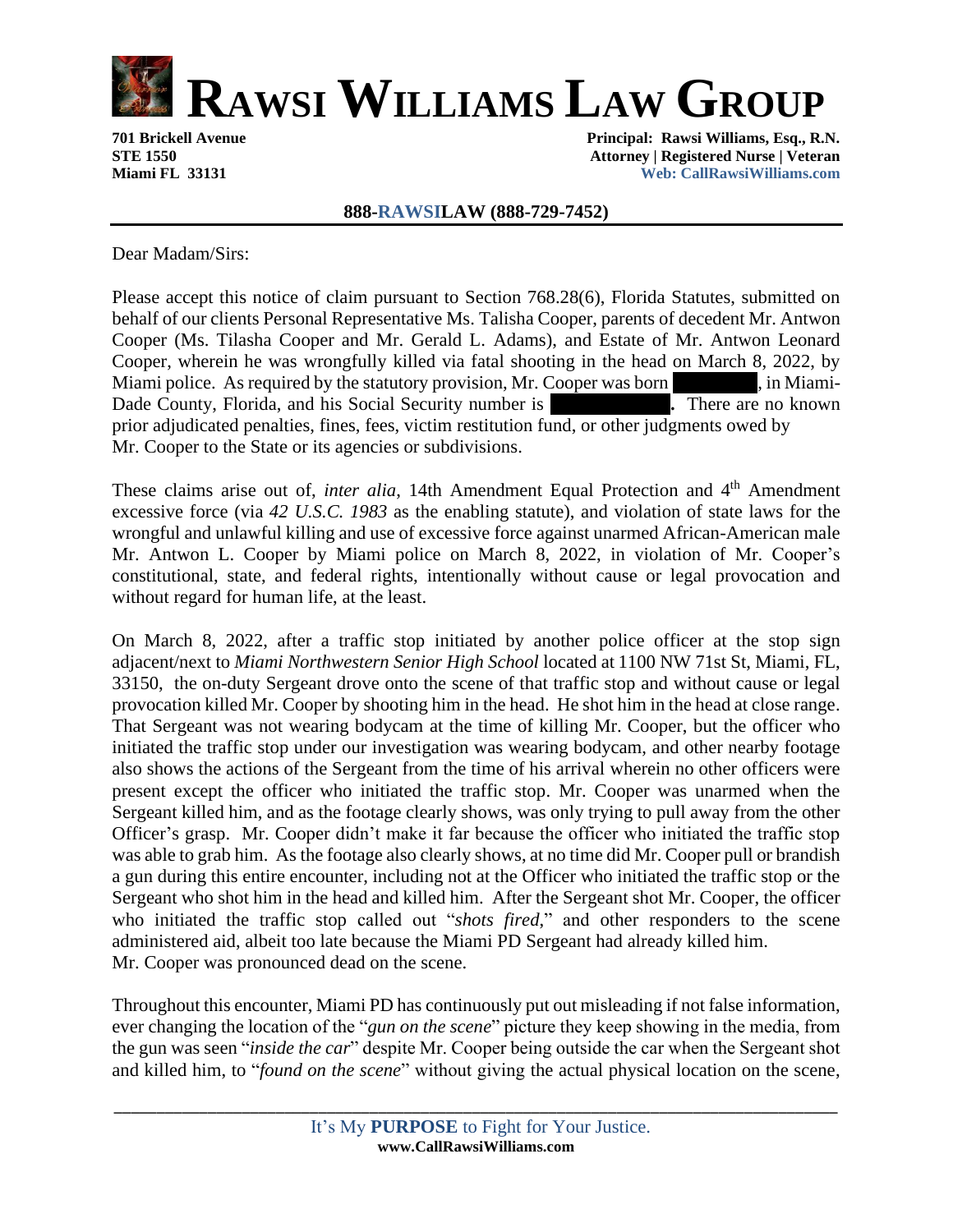

# **888-RAWSILAW (888-729-7452)**

to "*one of the officers became aware [Mr. Cooper] was armed*" despite the evidence and footage clearly showing that never occurred. On last Friday, April 1, 2022, Miami PD released the officer's bodycam footage of the encounter, and even the media's on-air break down of the footage showed that Mr. Cooper did *not* have a gun nor brandish any weapon during this encounter. [\(https://www.local10.com/news/local/2022/04/01/video-shows-when-miami-officer-fatally-shot](https://www.local10.com/news/local/2022/04/01/video-shows-when-miami-officer-fatally-shot-man/)[man/\)](https://www.local10.com/news/local/2022/04/01/video-shows-when-miami-officer-fatally-shot-man/). They've also raised Mr. Cooper's prior criminal history, but the truth is neither the Officer initiating the traffic stop nor the Sergeant knew Mr. Cooper's identity at the time of the Sergeant killing him because as the footage clearly shows, Mr. Cooper didn't have his license and the Officer never ran the registration before the Sergeant shot and killed Mr. Cooper.

Yet regardless of the red herring and misleading distractions put out by police to cover this unjustified shooting, and even if the gun on the scene actually found/located several feet away from the actual location where the Sergeant shot and killed Mr. Cooper is identified to belong to Mr. Cooper, the fact remains true that no gun or any weapon was in Mr. Cooper's possession nor hands when the Sergeant shot him in the head at close range and killed him, and Mr. Cooper never drew a gun or brandished a gun at any officer during this encounter; nor kicked, hit, punched, or pummeled an officer in this encounter. As the evidence clearly shows, Mr. Cooper was just trying to run away when the Sergeant shot him in the head. The Miami PD Sergeant wrongfully and unlawfully killed Mr. Cooper on the afternoon of March 8, 2022, in Miami, FL. Accordingly, this family during their time of overwhelming grief has had to do news interviews to combat the misleading information put out by Miami PD to the public.

And to add insult to the injury of wrongful and unlawful death, per information provided by Law Enforcement in this investigation, this Sergeant did not even render aid after shooting Mr. Cooper in the head like a dog in the street, despite remaining on the scene of this previously non-lethal traffic stop prior to his arrival.

As a result of this wrongful and unlawful killing and application of excessive force by Miami PD, Mr. Antwon Cooper is dead.

He will never return again. His parents and grandparents will never see him walk this earth again.

He will never get to marry and have children. His parents and grandparents will never see a "Lil Twon" or "Antwon, Jr."

His entire life lived and future life awaiting has been snuffed out by Miami PD. Ashes to ashes, dust to dust, he is gone. And if that wasn't enough, the funeral home to insert wires and devices inside his head to hold his together for his funeral.